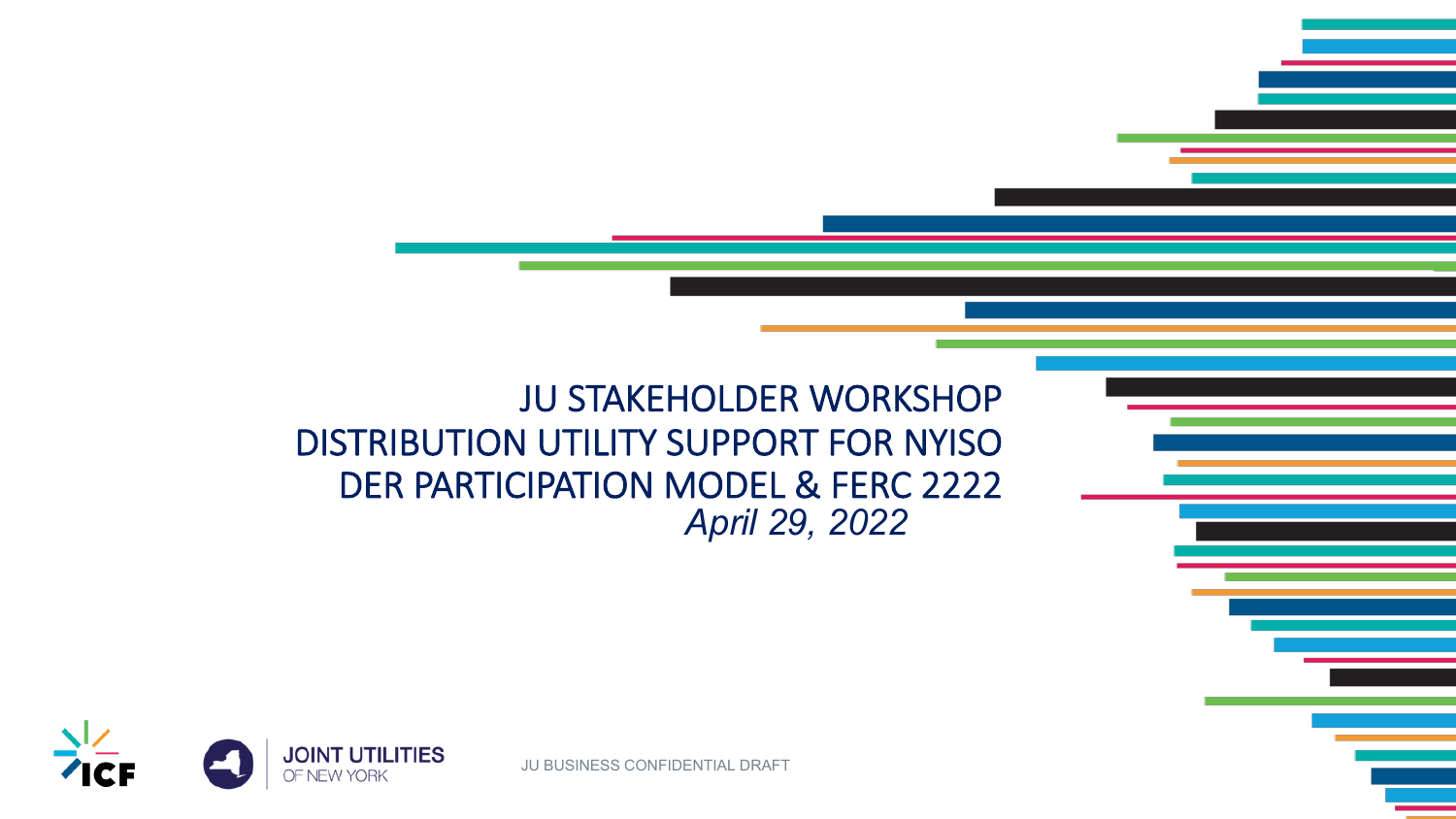#### April 29, 2022 Workshop Agenda 9:00 – 11:00AM

| <b>Time Frame</b> | <b>Agenda Topic</b>                                |
|-------------------|----------------------------------------------------|
| $9:00 - 9:10$     | <b>Introductions and Agenda Overview</b>           |
| $9:10 - 9:40$     | <b>Telemetry</b>                                   |
| $9:40-10:10$      | <b>Communications</b>                              |
| 10:10-10:40       | <b>Safety and Reliability Studies</b>              |
| 10:40 - 10:55     | <b>Additional Topic Areas for Future Workshops</b> |
| $10:55 - 11:00$   | Logistics, Wrap-Up, and Next Steps                 |

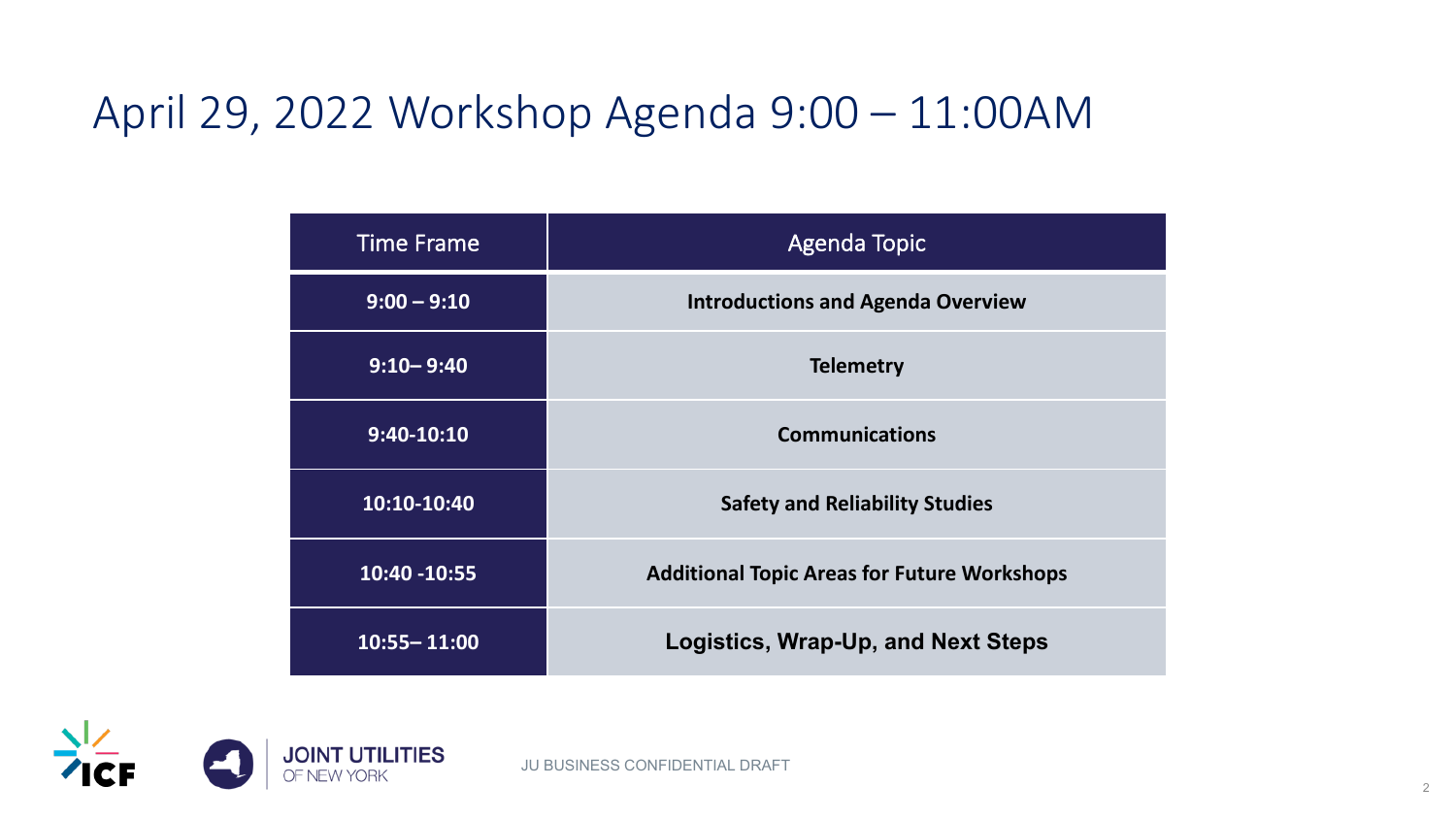# Overview

- DU processes and procedures continue to evolve as the NYISO develops detailed manual language that impacts all stakeholders
	- The DUs are committed to engage stakeholders and these manuals and process continue to develop
- Complicating this effort is the NYISO's decision to implement the January 2020 approved Tariff rather than wait for the FERC 2222 tariff approval
	- Many of the implementation challenges of FERC 2222 also apply to the NYISO's Aggregation model
	- The DUs want to minimize changes and stranded costs that will result from additional changes once FERC approves the NYISO 2222 tariff

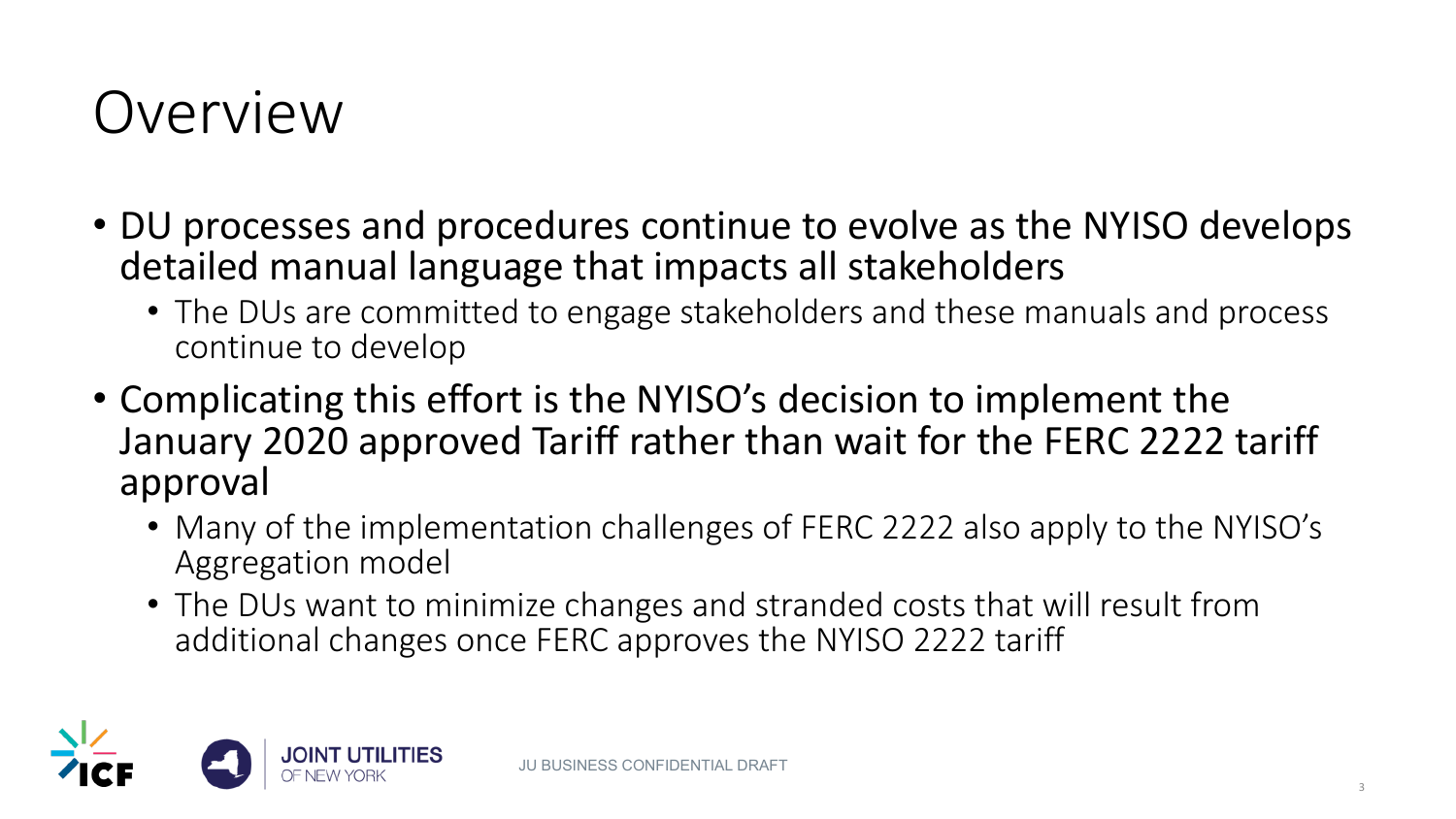### **Telemetry**

- Utilities will leverage existing Telemetry architectures
- Individual Utilities developing alternative telemetering solutions for future implementation
- Timelines for implementation vary by Utility
- Technology solutions vary by utility and will take into account Utility cybersecurity requirements
- Respective Utility Contacts for Telemetry deployment are in Appendix

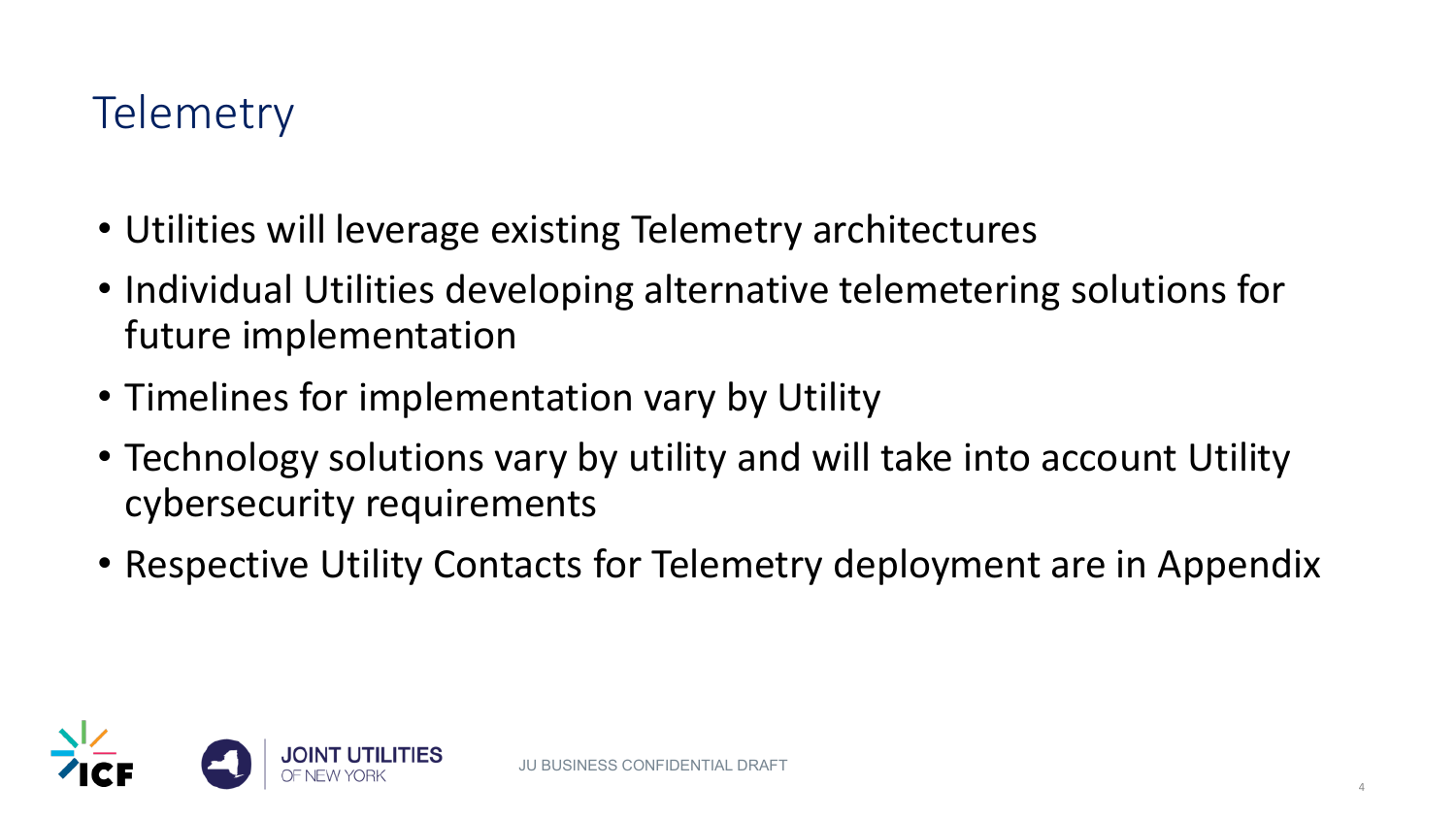#### Communications

- Distribution Utilities will leverage current processes to provide notification of planned distribution system maintenance impacting DER operation
- Existing notification procedures may provide capability for customers to request additional parties (e.g., Aggregators) notice regarding system changes impacting DER availability
- Utility TOs will use existing processes to evaluate NYISO award bids to Aggregators

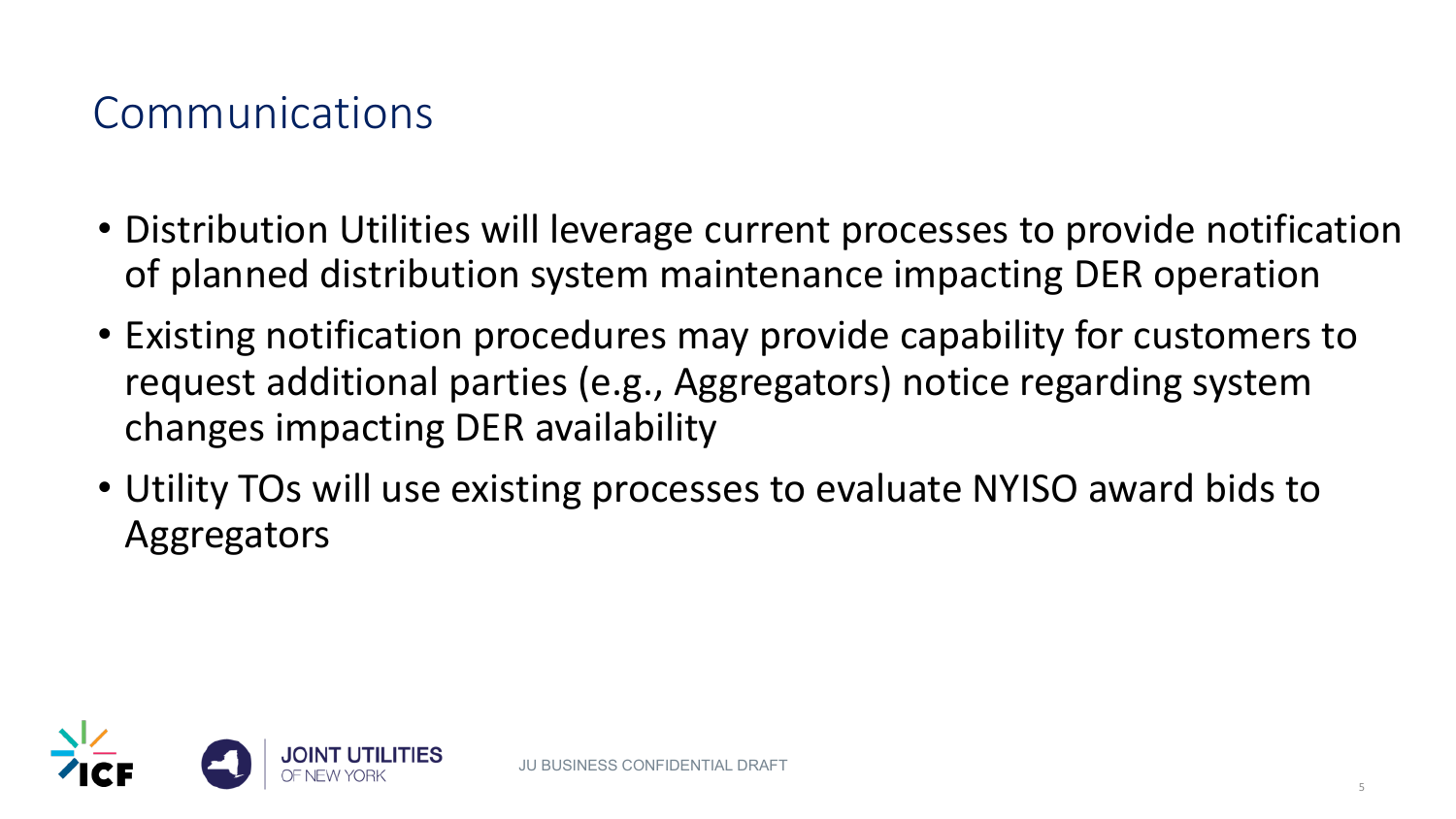## Communications

- Aggregator to provide hourly, granular day-ahead schedules for individual DER
	- Granular day-ahead schedules will be provided in a format consistent with NYISO DAOP ("Day-Ahead Operating Plan") by 1200 DAH once the NYISO releases their DAOP and the Aggregator knows which DERs will participate in the next day market.
- Each Utility will specify the need for these granular schedules
	- After 12:00 PM and No Later than 10:00 PM on the Day Before Dispatch the Distribution Utilities will use this data to analyze the injections and reductions to understand conditions such as station or feeder issues, equipment loading, voltage profiles, DU-issued outage notifications and impacts on reconfigured or rerated circuits, compliance with NWA calls, etc.
	- The Distribution Utilities shall communicate any identified reliability or safety concerns to the Aggregator consistent with NYISO Aggregation Manual Section 2.2.1. Communication Between Distribution Utility and Aggregator.



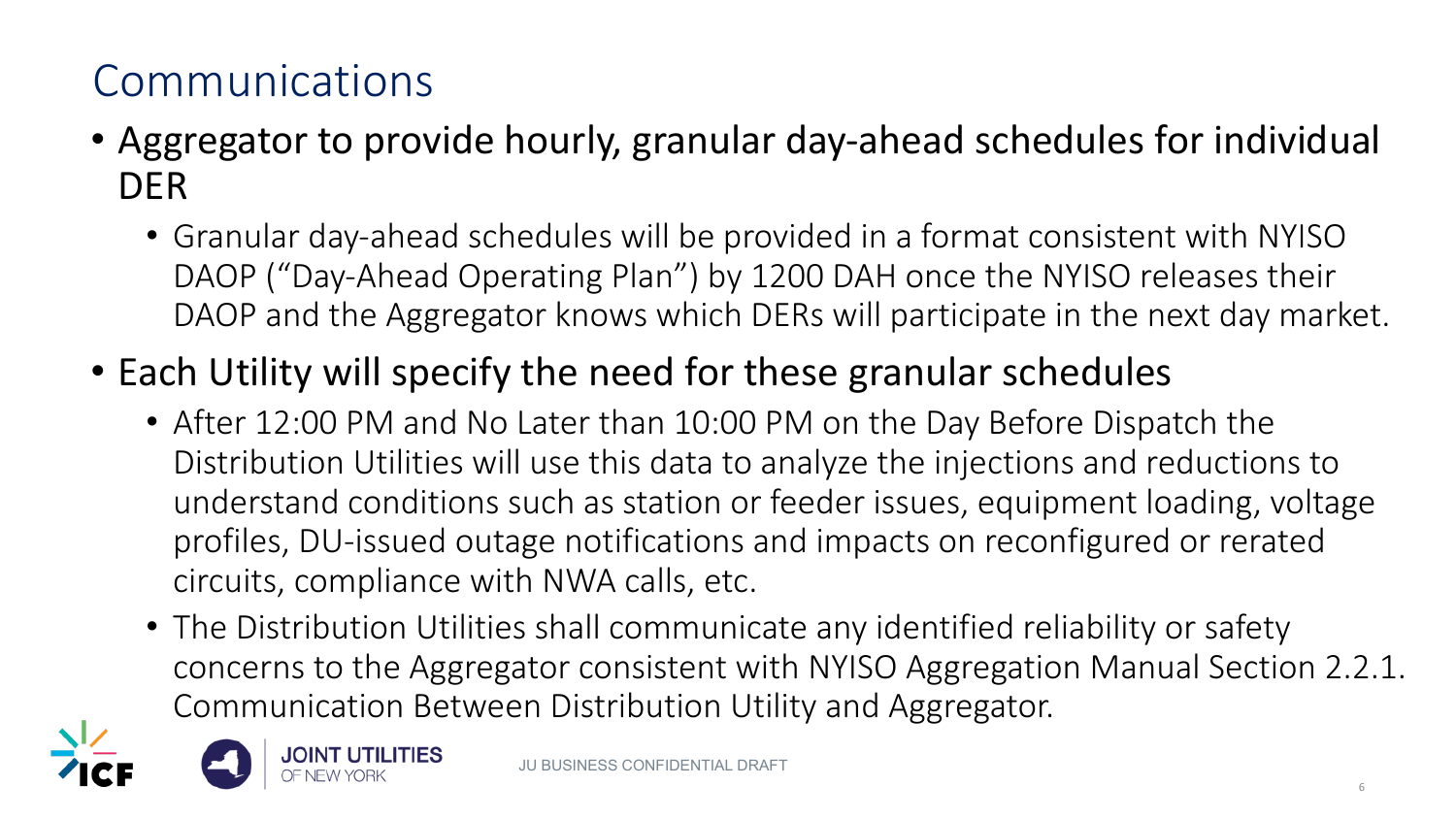## Communications

#### Sample DAOP format to be used for Granular Schedules

|                |           |       |                     | Gmt Ltz(Date Hr) Station Name Gen Name SubZone Name Upper Oper Limit Minimum Limit Energy Regulation Mw |     | Non-Spin Spin |  | Non-Spin Forecast Reserve Gen Ptid |       |
|----------------|-----------|-------|---------------------|---------------------------------------------------------------------------------------------------------|-----|---------------|--|------------------------------------|-------|
| 06-Jan-2021 00 | Station A | Gen A | NMPC Central        | 250                                                                                                     | 220 |               |  | 0                                  | 12345 |
| 06-Jan-2021 01 | Station A | Gen A | NMPC Central        | 250                                                                                                     | 220 |               |  | 0                                  | 12345 |
| 06-Jan-2021 02 | Station A | Gen A | NMPC Central        | 250                                                                                                     | 220 |               |  | 0                                  | 12345 |
| 06-Jan-2021 03 | Station A | Gen A | NMPC Central        | 250                                                                                                     | 220 |               |  | 0                                  | 12345 |
| 06-Jan-2021 04 | Station A | Gen A | NMPC Central        | 250                                                                                                     | 220 |               |  | 0                                  | 12345 |
| 06-Jan-2021 05 | Station A | Gen A | NMPC Central        | 250                                                                                                     | 220 |               |  | 0                                  | 12345 |
| 06-Jan-2021 06 | Station A | Gen A | <b>NMPC Central</b> | 250                                                                                                     | 220 |               |  | 0                                  | 12345 |
| 06-Jan-2021 07 | Station A | Gen A | <b>NMPC Central</b> | 250                                                                                                     | 220 |               |  | 0                                  | 12345 |
| 06-Jan-2021 08 | Station A | Gen A | NMPC Central        | 250                                                                                                     | 220 |               |  | 0                                  | 12345 |
| 06-Jan-2021 09 | Station A | Gen A | NMPC Central        | 250                                                                                                     | 220 |               |  | 0                                  | 12345 |
| 06-Jan-2021 10 | Station A | Gen A | NMPC Central        | 250                                                                                                     | 220 |               |  | 0                                  | 12345 |
| 06-Jan-2021 11 | Station A | Gen A | NMPC Central        | 250                                                                                                     | 220 |               |  | 0                                  | 12345 |



JU BUSINESS CONFIDENTIAL DRAFT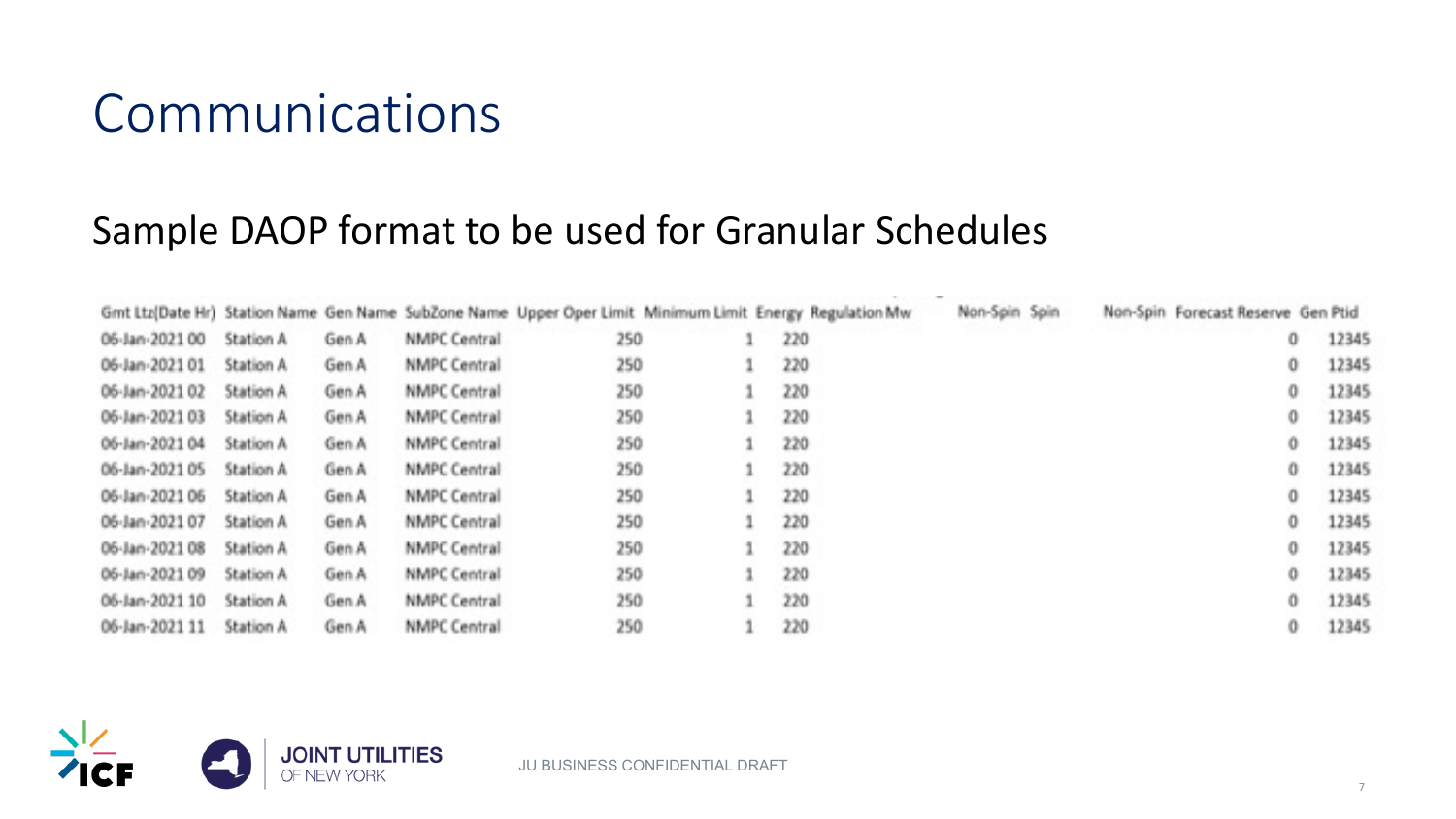### Safety and Reliability Review

- Distribution Utilities to leverage existing state interconnection processes supplemented with data submitted by the Aggregator through the NYISO's enrollment process to identify safety and reliability concerns
- Distribution Utilities to consider tracking and identification of "at risk" feeders and/or circuits for detailed engineering studies in response to NYISO registration requests
- Distribution Utility procedures may evolve as the nature and penetration of distribution interconnections and the operation of the distribution system change.

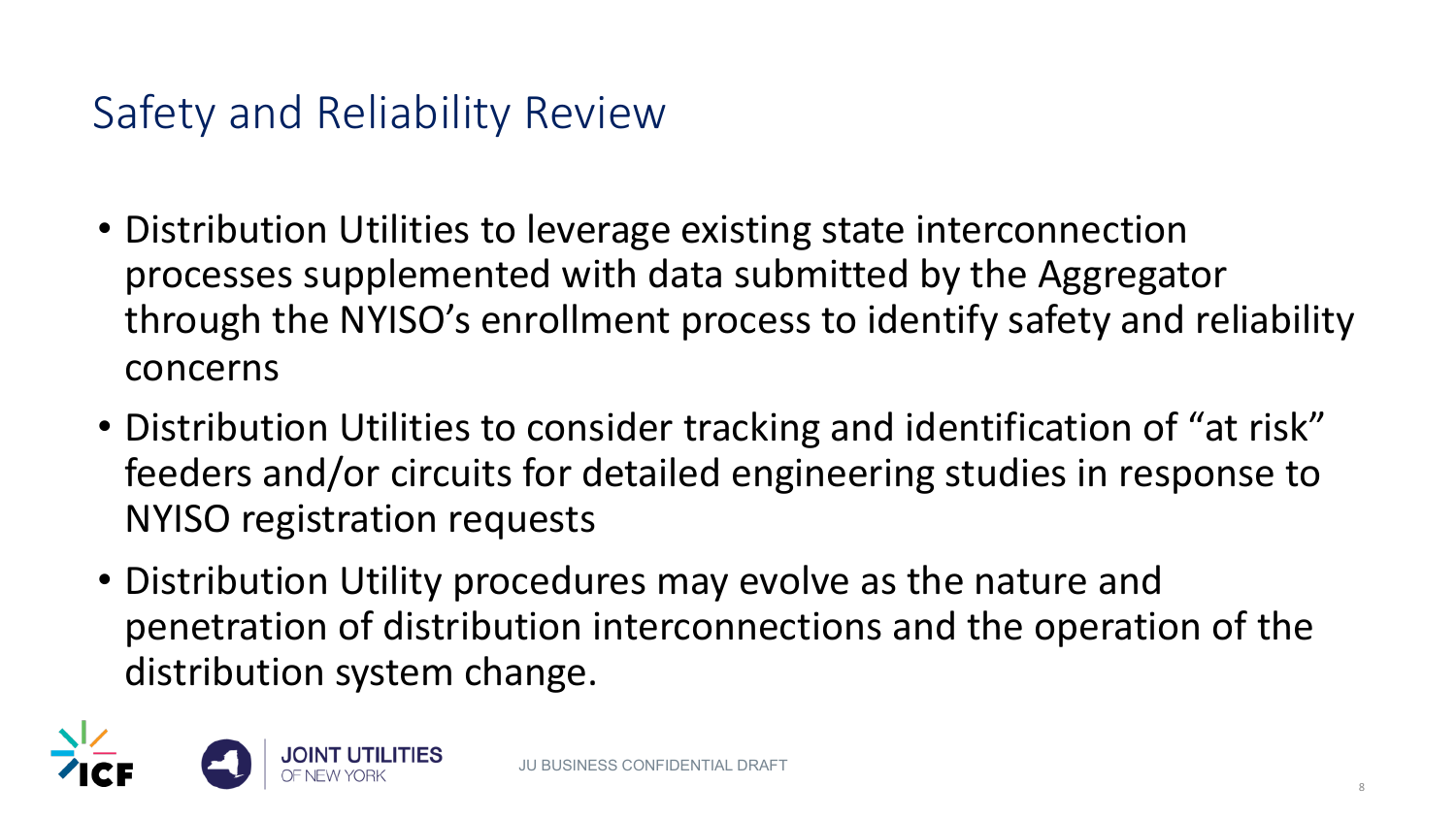### Safety and Reliability Review

- Distribution Utilities to verify that *proposed* operational characteristics of individual DER are within the parameters of the interconnection agreement
	- Interconnection Study assumptions on how the resource would be operated
	- Whether the interconnection agreement limits the amount (e.g., kW) or type (e.g., Regulation Service) the DER may provide (e.g., hourly charge and discharge schedules for battery resources)
- Proposed DER operations outside of approved interconnection agreement may require modifications to interconnection agreements, subject to material modification provisions in the SIR process
	- May result in reporting to the NYISO of a safety and reliability concern
	- Modified interconnection agreements would be subject to the SIR queuing process
- Distribution Utilities will identify whether a transmission or distribution system Aggregation-level study is necessary to identify potential system impacts

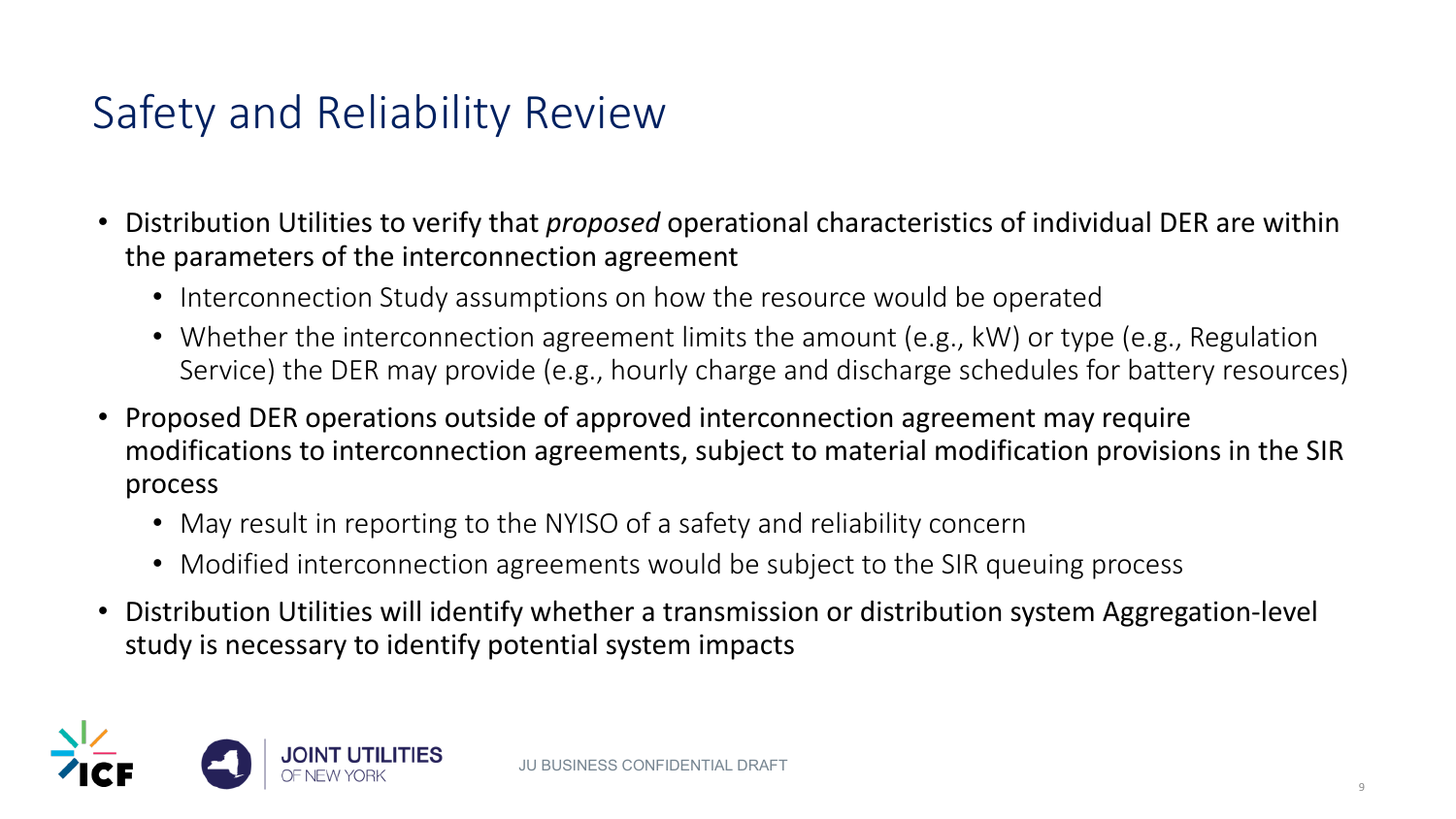#### Enrollment Process Reviews

- Verifying Transmission Node mapping and the electrical location of the DER and Aggregation
- Determining whether the DER's participation in the wholesale markets will lead to duplicative compensation, or the double counting of services
	- Dual Participation will be permission when there no duplicative compensation
	- Identifying if a tariff change is necessary on the retail billing account
- Determining if existing DER metering is sufficient for proposed Wholesale market participation.

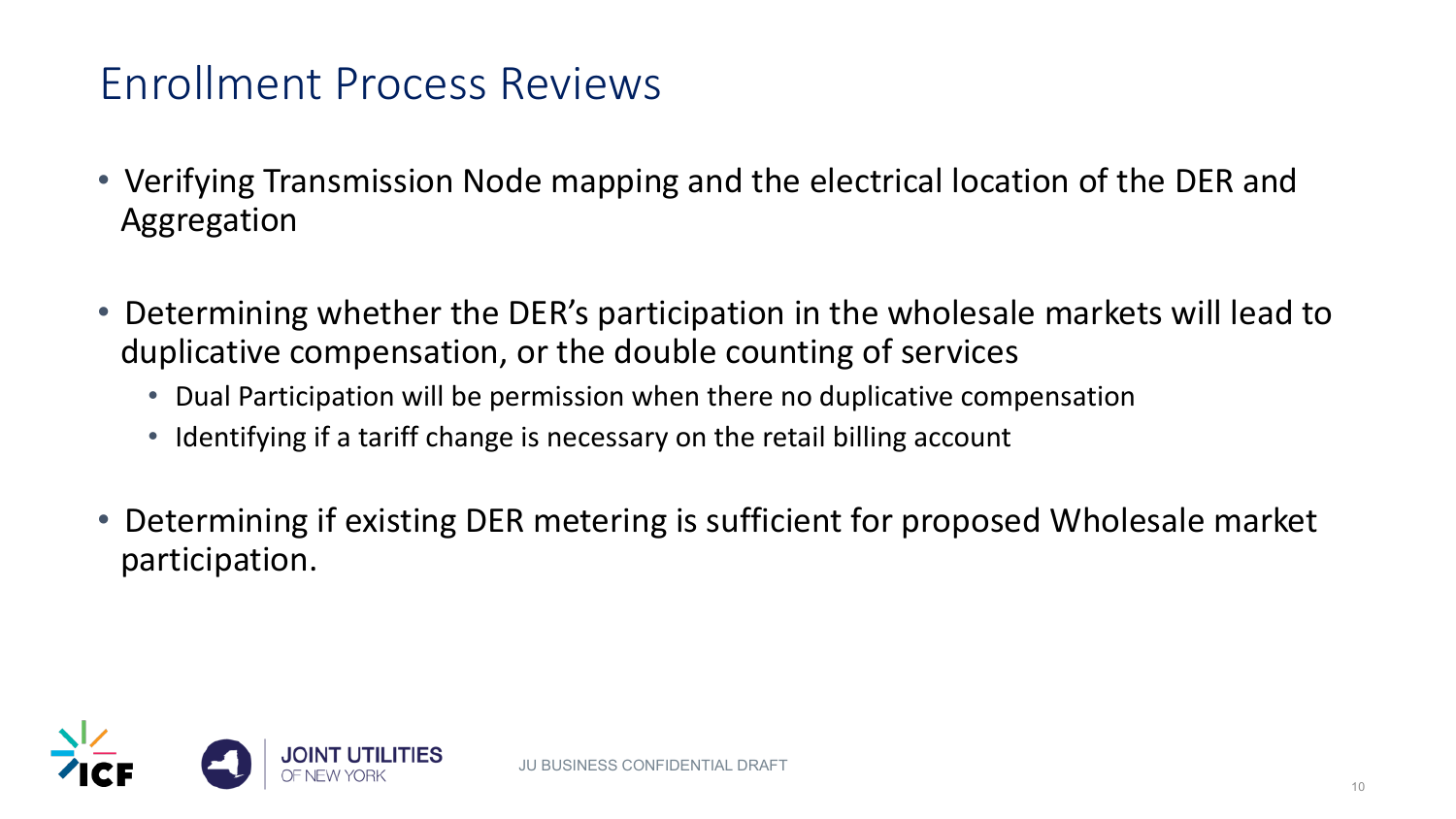#### Open Discussion

• Additional topics for future sessions

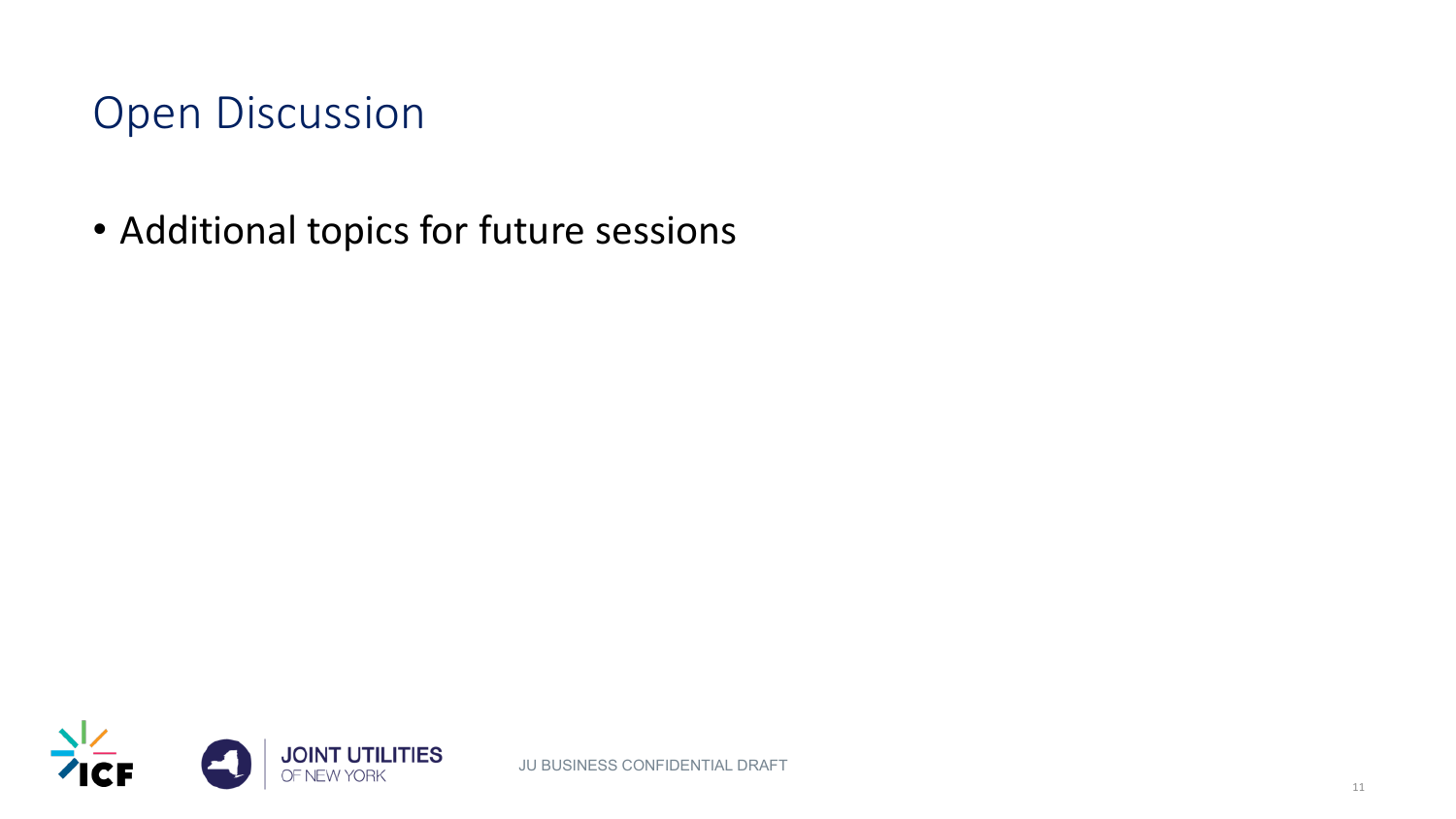#### Next Steps

- Review Stakeholder Feedback
- Develop and Distribute (as appropriate)
- Schedule Additional Sessions

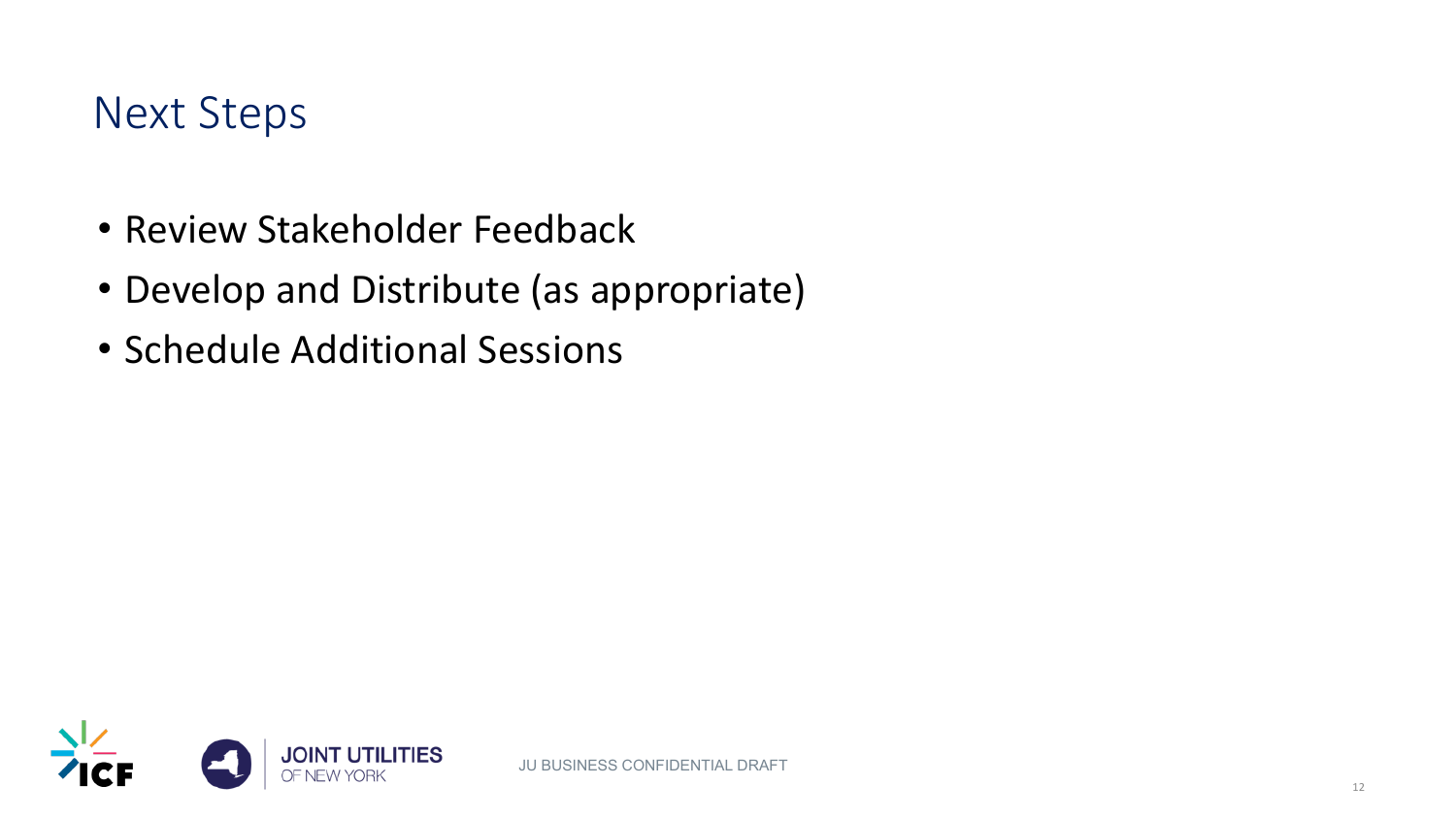# Ap[pendix](mailto:robert.cunningham@avangrid.com)

#### • Utility Telemetry contacts:

- Central Hudson Forthcoming
- Consolidated Edison Stephanie Smith-Honore, (sm
- National Grid Kimberly Peterson (Kimberly.Peterson
- NYSEG/RGE Pasternak, Tom (TPasternak@nyseg.com) (robert.cunningham@avangrid.com)
- Orange and Rockland Kowalczyk, Nicholas J (KOW Dunwoody, Scott (dunwoodyS@oru.com)